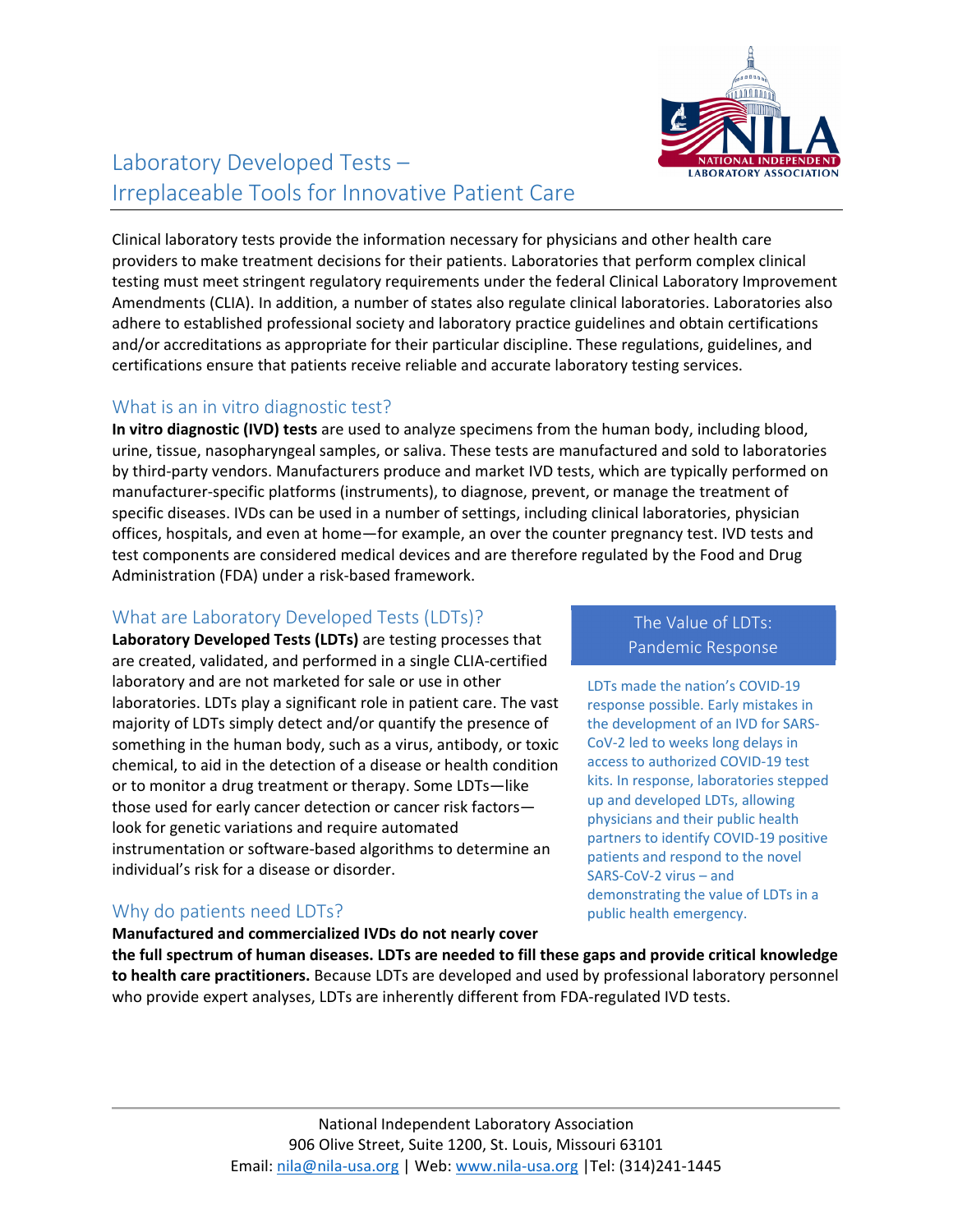The expertise of experienced laboratory professionals are required to design, develop, validate, perform, and improve LDTs. Laboratory professionals design LDTs and set their analytic parameters. Laboratory professionals also consult with the treating practitioner, who uses his or her medical judgment to care for the patient. As technology evolves and new infectious agents emerge, laboratory professionals are able to rapidly validate and implement novel LDTs—often well before commercial, FDA‐approved IVDs are available—that aid in medical care and help respond to public health emergencies, like COVID‐19 and the Zika virus.

In addition, LDTs are frequently more accurate, reliable, and relevant to patient care than FDA‐approved IVDs. Because IVD tests must undergo FDA approval, test manufacturers have a disincentive to improve or refine

# The Value of LDTs: Catching Up to Designer Drugs

Unlike IVDs, LDTs can be developed rapidly in response to emerging public health threats. For example, LDTs continue to detect the rash of synthetic fentanyls fueling the ongoing opioid epidemic. LDT technologies allow laboratories to respond immediately to the novel threat posed by these substances and facilitate emergency treatment of patients and swift public health response. Without LDTs, public health officials and physicians would not have access to tests that can identify new, dangerous substances – leaving the public at risk and slowing opportunities to save lives.

IVD tests because modifications to an existing IVD test may require additional regulatory review. Because LDTs do not require FDA approval, laboratories are able to safely and accurately modify existing



LDTs to improve their performance, meet the needs of patients, and respond to emerging threats.

The vast majority of LDTs identify and/or quantify the presence or absence of a substance, infectious agent, chemical, or other property. More than 83% of LDTs offered by NILA‐member laboratories simply identify or quantify the presence of a substance. Only a few LDTs use sophisticated proprietary software, algorithms or probabilistic assessments to direct clinical care. As a result, most LDTs pose low risks to patients and fall within the traditional regulatory authority (CLIA, state regulations) that already apply to laboratories.

### How are laboratories, IVDs and LDTs regulated?

The Centers for Medicare and Medicaid Services (CMS) regulates most clinical laboratory testing through the Clinical Laboratory Improvement Amendments (CLIA). CLIA holds laboratories and their staff to specific standards, while allowing laboratory professionals to use their professional judgment in performing tests. Under CLIA, CMS regulates clinical laboratories and the testing processes that they execute, including LDTs. While FDA oversight of IVDs focuses only on a manufacturer's test kit or instrument, CLIA regulates the quality and performance of IVDs and LDTs in the field. Specifically, CLIA assesses the ability of a test to accurately detect and measure the substance of interest. Prior to releasing the result of any LDT, a laboratory must establish the LDT's analytical validity (the tests ability to measure accurately and reliably a substance or organism of interest) within that specific laboratory environment. The analytical validity of LDTs is also reviewed by CMS, or an agency acting on CMS'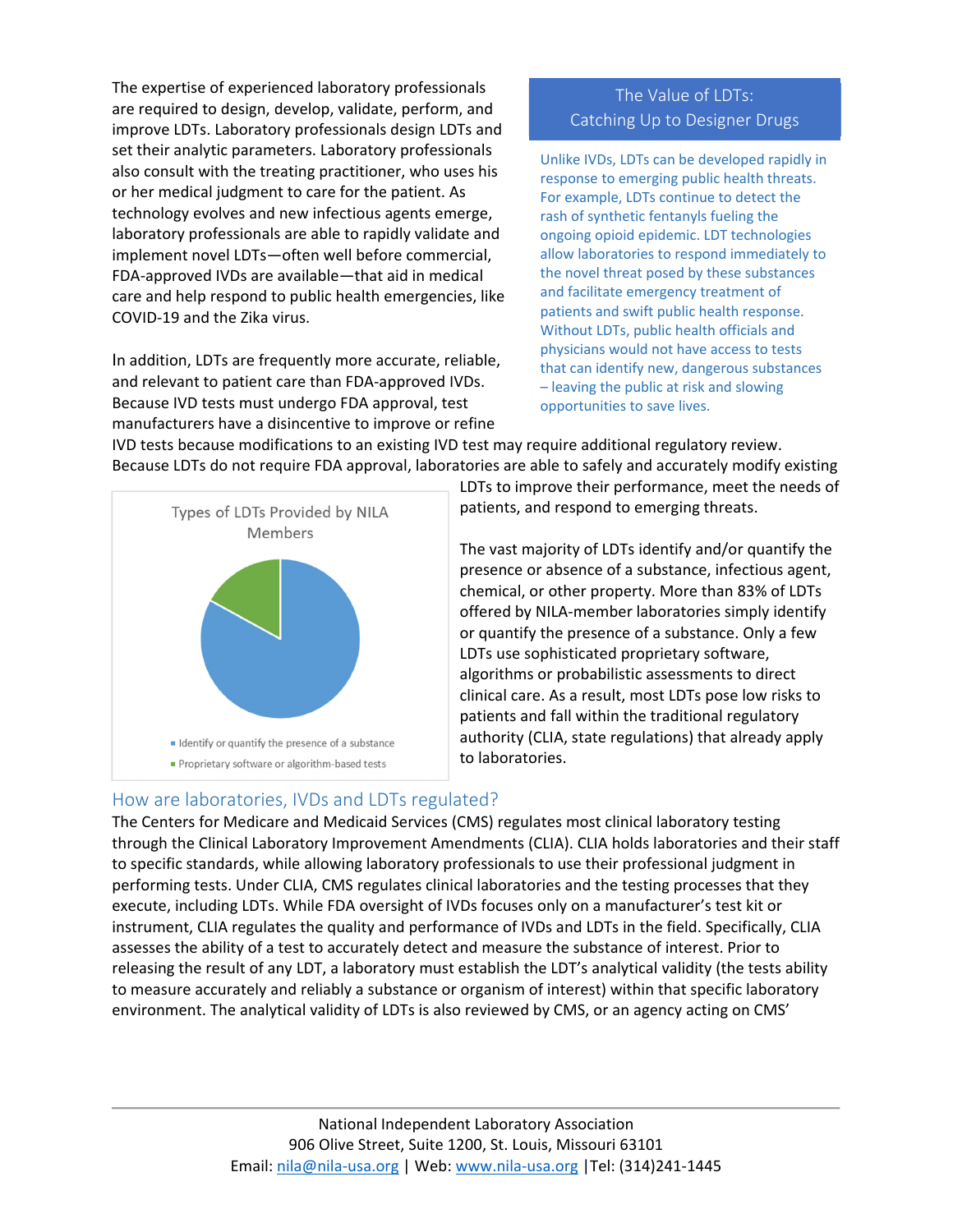behalf, as part of a biennial survey process. States also impose their own requirements on laboratories and LDTs to ensure the analytical validity of laboratory tests.

# How does proficiency testing help laboratories ensure the validity and accuracy of LDTs?

Laboratories use a CLIA‐mandated process, called proficiency testing, to ensure the validity and accuracy of clinical diagnostic laboratory tests, including LDTs. Proficiency testing is an external quality control measure to evaluate the performance of tests in a laboratory. Required under CLIA, laboratories must enroll in an HHS‐ approved proficiency testing program. On a scheduled basis, a set of unknown samples are forwarded to a laboratory to analyze through

# The Value of LDT<sub>S:</sub> Better Allergen Testing

LDTs are frequently more accurate than existing IVDs. Unlike LDTs, IVDs are developed with wide commercialization in mind, meaning that the quality may be lower than tests developed by laboratories. As a result, laboratories frequently create their own LDTs to achieve more precise or specific results. For example, laboratories have developed LDTs to detect more than 400 different allergens, most of which are not available from IVD manufacturers. These unique tests help physicians devise better treatments for patients. Laboratories have improved the quality of allergen results with LDT technologies that manufacturers have been reluctant to adopt due in part to the regulatory burden of FDA review.

their regular testing process. Results are reported back to the proficiency testing program and graded to monitor the laboratory's performance and the accuracy of the test when performed "in the field." In the absence of externally available proficiency tests, CLIA requires a laboratory performing an LDT to develop another means of "challenging" the test to demonstrate its validity and accuracy.

Most laboratories that offer LDTs use CLIA‐approved proficiency testing programs to ensure that the tests they offer are accurate and reliable. This CLIA‐mandated process ensures that all tests performed in a laboratory—both IVDs and LDTs—are analytically valid and capable of performing accurately and reliably. Physicians and other qualified healthcare providers then use their clinical expertise to determine which tests are needed to diagnose a disease or monitor a patient's health and then they evaluate the test results in light of the patient's symptoms. Proficiency testing gives confidence to medical providers that, when they order tests for their patients, they will receive reliable and accurate results.

### What would FDA regulation of LDTs mean for patients and laboratories?

Historically, the FDA has not regulated LDTs, deferring to CLIA to oversee the development and performance of LDTs. The advent of more sophisticated LDTs, however, has raised questions about whether existing CLIA regulations are adequate to regulate LDTs that use proprietary algorithms or machine learning technology. Current proposals to extend FDA authority to regulate all LDTs, while intended to provide additional assurances to patients, are likely to cause unintended consequences that will limit access to care and impose ill-conceived regulatory burdens.

#### *Restricted Access to Innovative Technologies.*

FDA regulation of LDTs may unintentionally restrict patient access to breakthroughs in laboratory technology and discourage laboratory innovation that improves patient health and safety. Duplicative regulations on LDTs are likely to make the development of LDTs prohibitively expensive for all but the largest clinical laboratories, restricting patient access to innovative technology and advances in the diagnosis and treatment of cancer and other diseases. In addition, FDA oversight of LDTs is also likely to create perverse incentives for laboratories to avoid bringing new products to market, or delay needed upgrades to existing tests, for fear of